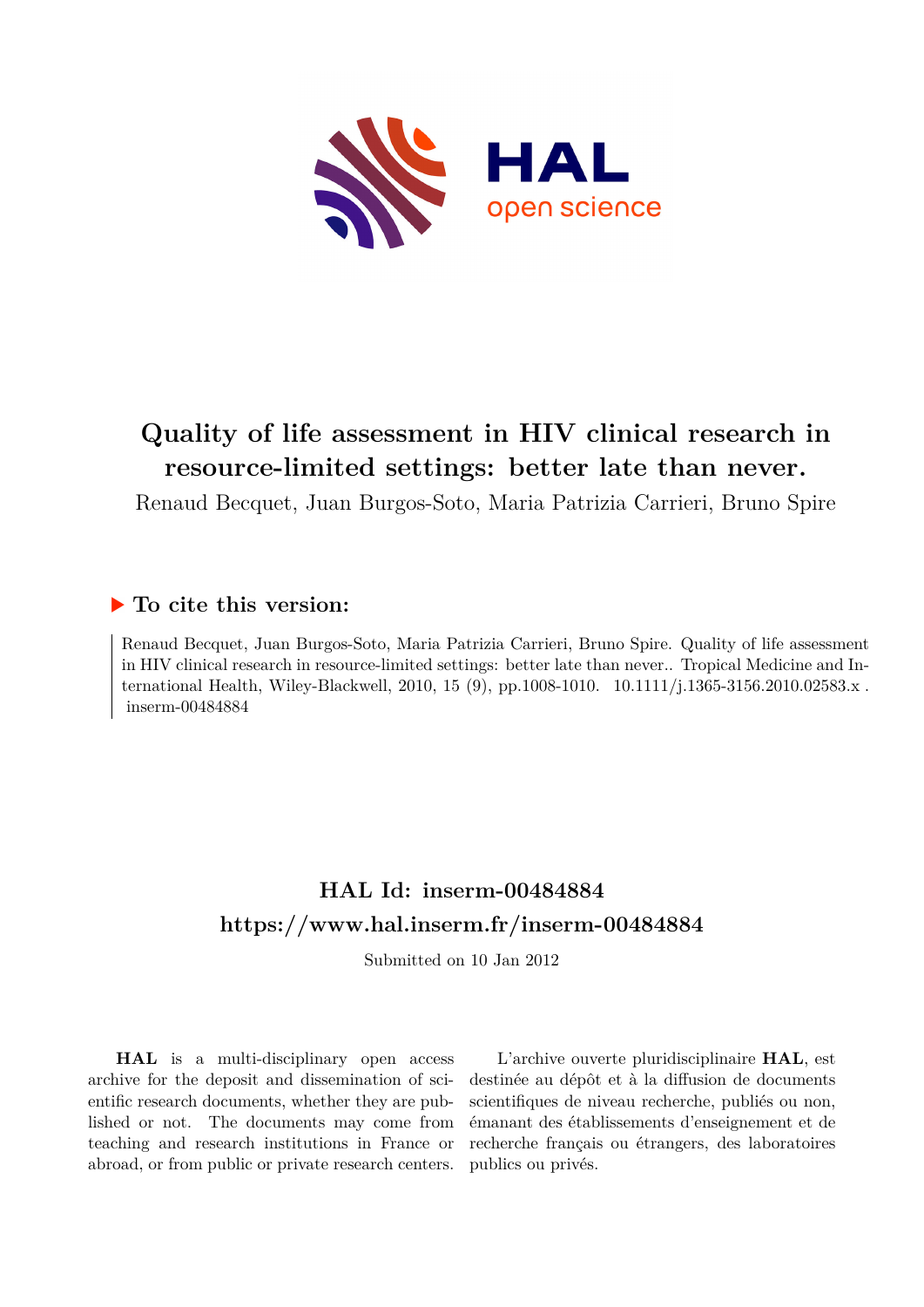#### **Quality of life assessment**

## **in HIV clinical research in resource-limited settings: better late than never**

Renaud BECQUET<sup>1,2</sup>, Juan BURGOS-SOTO<sup>1,3</sup>, Maria Patrizia CARRIERI<sup>4,5,6</sup>, Bruno SPIRE  $4,5,6$ 

- 1 INSERM, Unité 897, Centre de Recherche "Epidémiologie et Biostatistique", Bordeaux, France
- <sup>2</sup> Institut de Santé Publique Epidémiologie Développement (ISPED), Université Victor Segalen Bordeaux 2, Bordeaux, France
- <sup>3</sup> ANRS site in Côte d'Ivoire (PAC-CI), Centre Hospitalier Universitaire de Treichville, Abidjan, Côte d'Ivoire
- 4 INSERM, Unité 912, "Economie et Sciences Sociales, Systèmes de Santé et Sociétés", Marseille, France
- <sup>5</sup> Université Aix Marseille, Marseille, France
- <sup>6</sup> Observatoire Régional de la Santé Provence Alpes Côte d'Azur (ORS PACA), Marseille, France

#### *Corresponding author*

Renaud Becquet

INSERM Unité 897, Institut de Santé Publique Epidémiologie Développement (ISPED), Université Victor Segalen Bordeaux 2, 146 rue Léo Saignat, 33076 Bordeaux, France Tel: +33.(0)5.57.57.45.35, Fax: +33.(0)5.57.57.56.30 E-mail: Renaud.Becquet@isped.u-bordeaux2.fr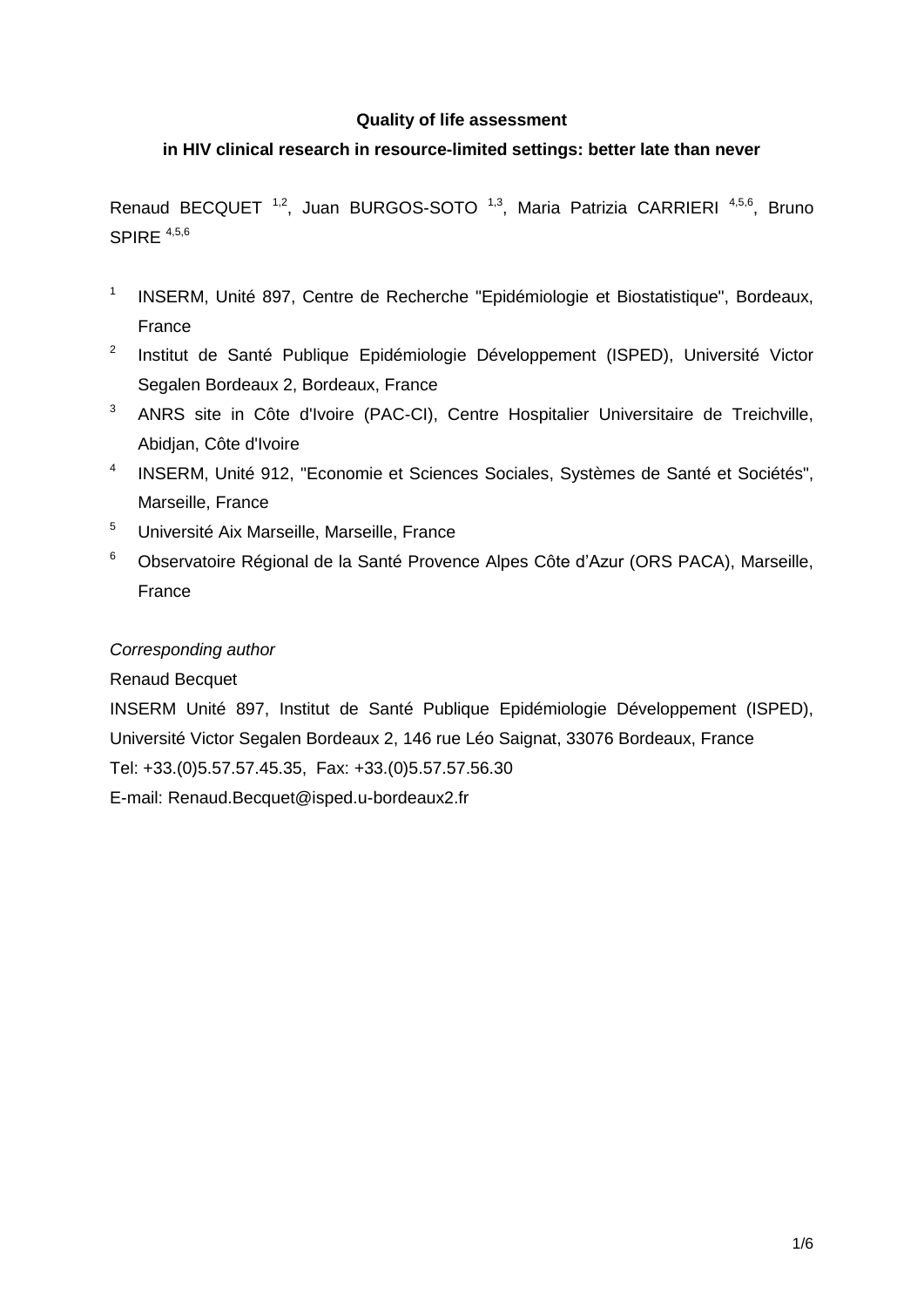#### **Summary**

Comprehensive and sustained optimal care for HIV-infected patients can now be achieved in resource-constrained settings thanks to the sustainability of programs providing antiretroviral therapy. However the primary goals of HIV virological suppression and improved survival need to be accompanied by a substantial improvement in patient's experience with HIV care and treatment. An assessment of both patient's quality of life and perceived toxicity and symptoms should now be systematically integrated into HIV clinical research in resourceconstrained countries. This will allow treatment strategies aimed at optimizing the durability of response to antiretroviral therapy in these settings to be properly evaluated and compared.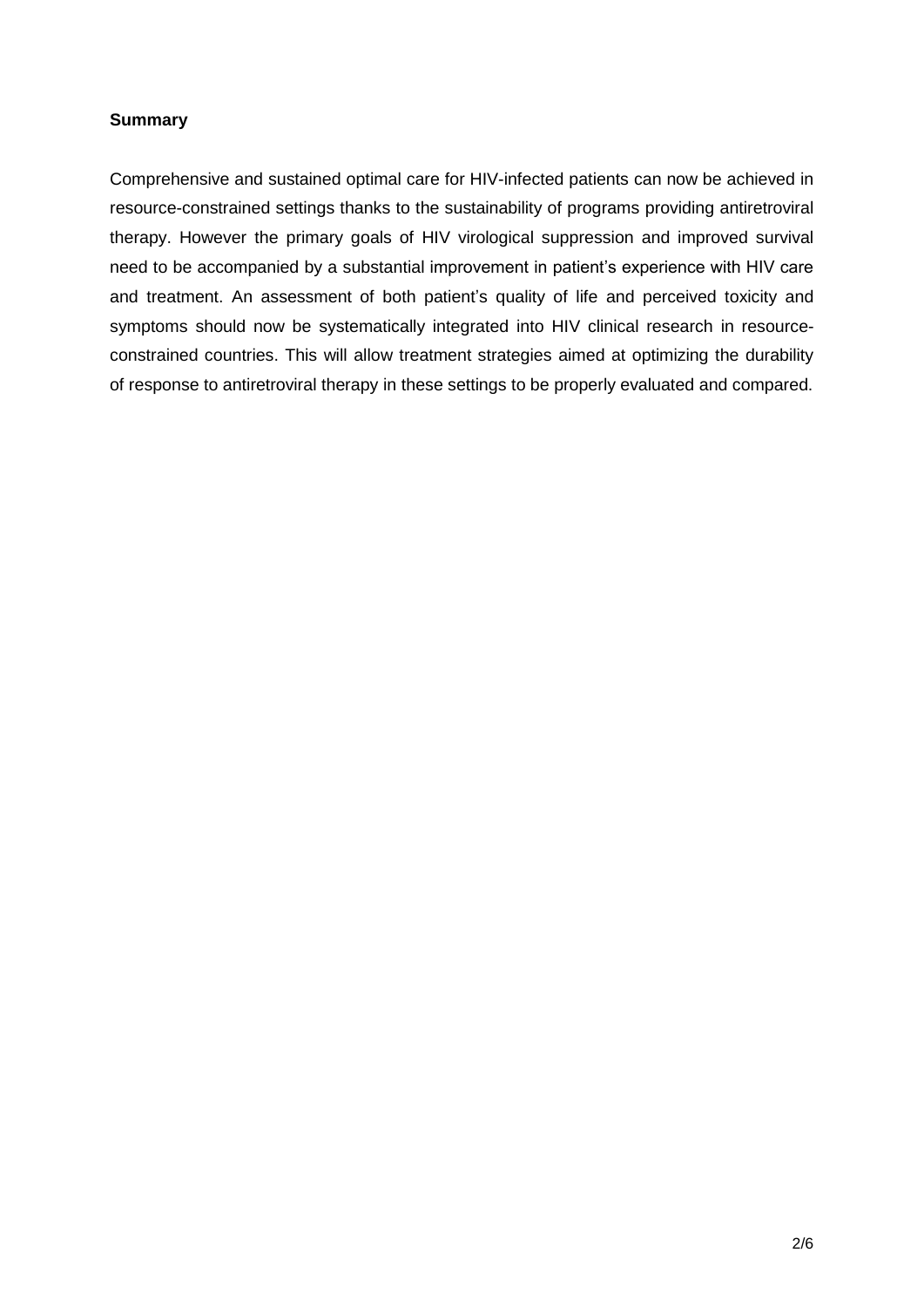The current scale-up of antiretroviral therapy (ART) in resource-constrained settings presents an unprecedented opportunity to radically reduce the burden of AIDS by improving survival rates and ensuring the virological control of HIV infection (1). ART access has transformed HIV into a chronic disease, but the burden of associated side-effects makes the sustainability of long–life treatment questionable. Despite these therapeutic progresses, stigma is frequently experienced by HIV-infected patients and has an adverse impact on health behaviours such as adherence and systematic condom use (2, 3).

The routine follow-up of HIV-infected patients in resource-constrained settings is solely based on a non-optimal set of clinical and biological indicators aimed at monitoring ART efficacy. This latter however is highly dependent on adherence, which in turn is mainly influenced by patients' perceptions of treatment experience (4). Patient experience with treatment can be measured either by generic (5) or HIV-specific (6) quality of life scales, or by other indicators of perceived health such as the HIV symptom index (7). Quality of life assessment is not only aimed at evaluating individual well-being, but also has public health purposes as high quality of life scores can positively influence health behaviours. Indeed, self-reported symptoms are associated with non-adherence to ART in both high- and lowincome countries (8-10). Similarly, poor perceived health has been shown to be a major correlate of unprotected sex among HIV-positive patients in Europe (11, 12), and a similar relationship was recently shown in West-Africa (13).

In high-income countries, a wide variety of powerful ART regimens is available and the assessment of quality of life in clinical research is becoming an additional criterion to guide providers in selecting the best treatment option. For instance, in a recent trial comparing Lopinavir monotherapy with Lopinavir associated triple therapy (10), the number of selfreported symptoms was found to be an important discriminatory measure as it revealed major differences in patient well-being. Similarly, a significant improvement in quality of life scores has been reported in patients switching from enfuvirtide to raltegravir (14). While several trials comparing ART regimens are ongoing in resource-constrained settings, the lack of data collection of patient reported outcomes in such trials could have a serious influence on decisions regarding the best treatment options to take when different treatment strategies show similar efficacy.

To tackle this issue, there are at least three major reasons justifying the implementation of research on quality of life issues in resource-constrained settings. First, it is now conceivable that comprehensive and sustained optimal care can be achieved thanks to the sustainability of ART programs in such settings (15). It is therefore crucial to aim not only at achieving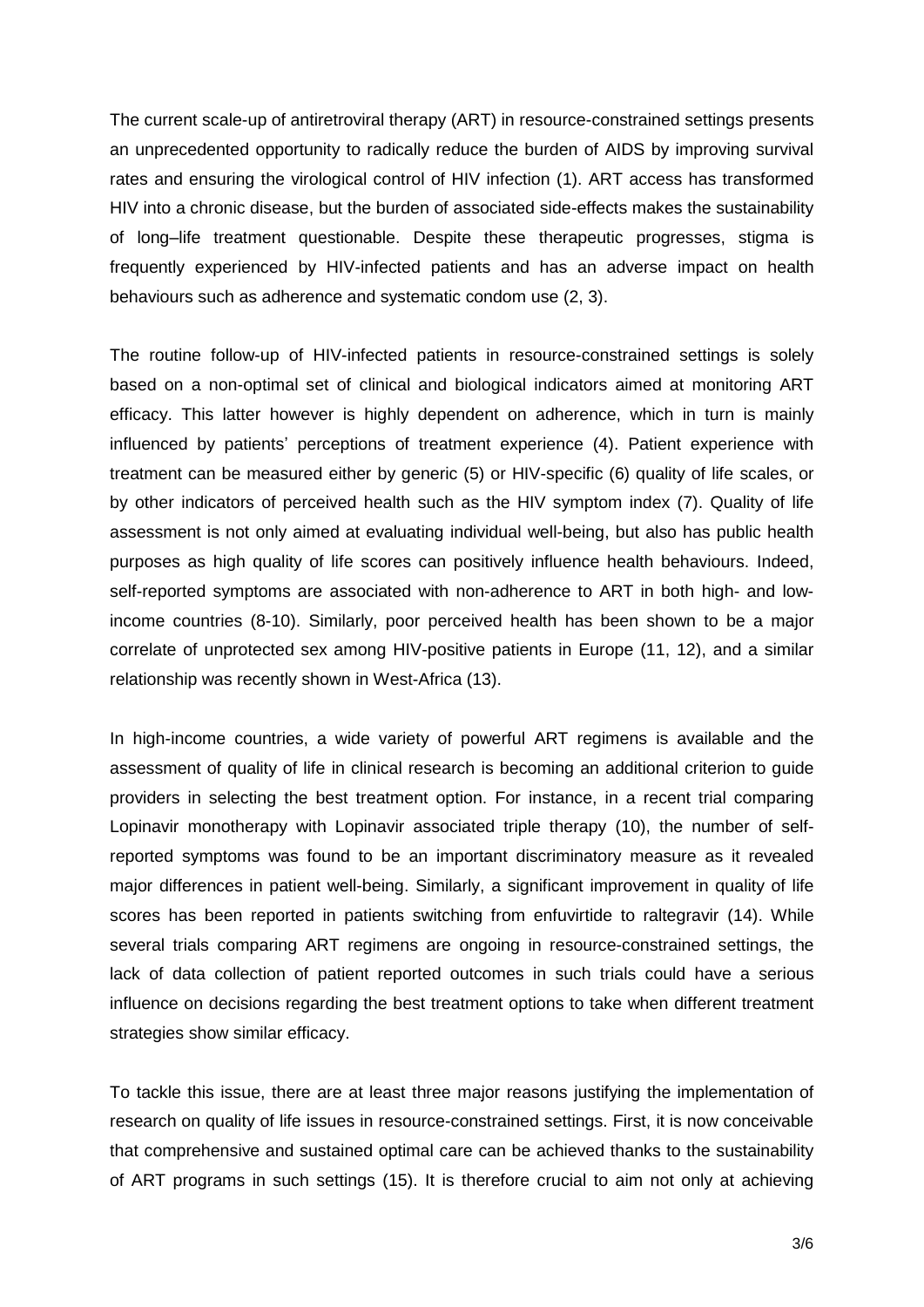virological suppression and improving survival, but also at optimizing patient perceived health. Second, the recently released WHO guidelines stress that, in resource-constrained settings, ART should be initiated among all HIV-infected patients with a CD4 count below 350 cells/ml (16). Similarly, all pregnant and breastfeeding women in these settings should now be offered ART to both improve maternal health and prevent mother-to-child transmission of HIV (17, 18). Hence, an increasing proportion of patients will soon be on ART without having had any experience of symptomatic HIV disease. In this context, research on therapeutic strategies which are able to guarantee both efficacy and improvement in quality of life is now urgently required. Third, mathematical models have recently shown that an intervention based on annual universal HIV screening followed by immediate ART initiation for all those infected would dramatically reduce HIV incidence in a generalised epidemic setting (19). One cannot seriously expect this intervention to be widely implemented without an adequate prior ascertainment of both the public and individual benefits. For this reason, quality of life assessment should be introduced in forthcoming population based trials aimed at evaluating this "treatment as prevention" hypothesis.

Tools aimed at measuring quality of life and other patient reported outcomes in the context of HIV infection were initially designed for high-income settings. There are no major methodological barriers to the expansion of these tools for the evaluation of patient wellbeing in lower income countries, as demonstrated recently by their successful implementation in Cameroon (20).

It would be unethical not to develop research on quality of life and patient perception of ART in developing settings, especially in sub-Saharan Africa. If "do no harm" remains the main principle of all medicine, the integration of quality of life assessment in comprehensive research programs on HIV care is a major ethical and public health priority.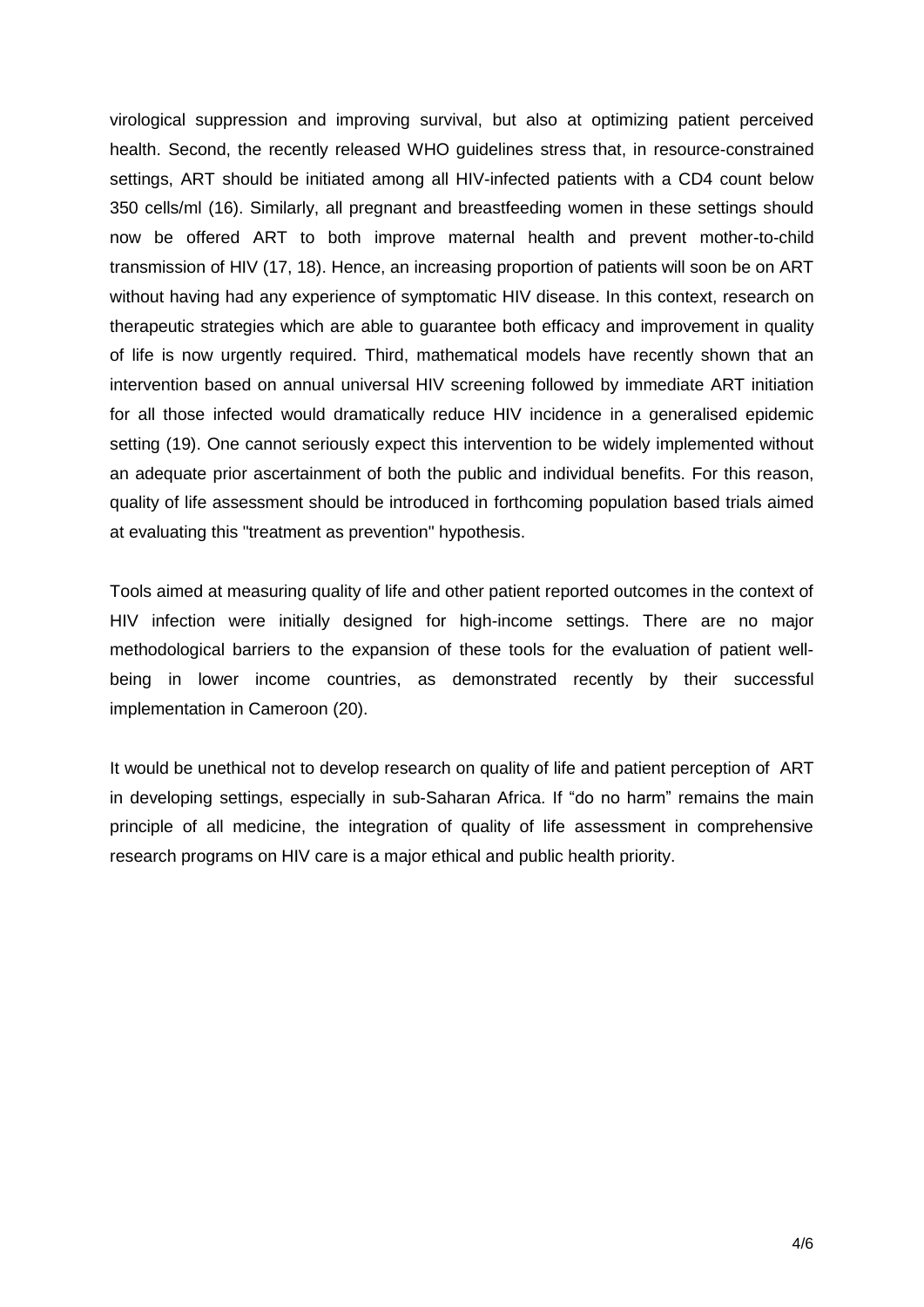## **Acknowledgements**

This group was supported by the French National Agency for Research on AIDS and viral hepatitis (ANRS), Paris, France and by the French Charity SIDACTION, Paris, France. We would like to thank Jude Sweeney for his helpful comments on this manuscript.

## **References**

- 1. Braitstein P, Brinkhof MW, Dabis F, Schechter M, Boulle A, Miotti P, et al. Mortality of HIV-1-infected patients in the first year of antiretroviral therapy: comparison between low-income and high-income countries. Lancet. 2006 Mar 11;367(9513):817-24.
- 2. Kippax SC, Aggleton P, Moatti JP, Delfraissy JF. Living with HIV: recent research from France and the French Caribbean (VESPA study), Australia, Canada and the United Kingdom. Aids. 2007 Jan;21 Suppl 1:S1-3.
- 3. Peretti-Watel P, Spire B, Obadia Y, Moatti JP. Discrimination against HIV-infected people and the spread of HIV: some evidence from France. PLoS ONE. 2007;2(5):e411.
- 4. Spire B, Duran S, Souville M, Leport C, Raffi F, Moatti JP. Adherence to highly active antiretroviral therapies (HAART) in HIV-infected patients: from a predictive to a dynamic approach. Soc Sci Med. 2002 May;54(10):1481-96.
- 5. Ware J, Sherbourne C. The MOS 36-item short-form health survey (SF-36) : I. Conceptual framework and item selection. Med Care. 1992;30:473-83.
- 6. Wu AW, Revicki DA, Jacobson D, Malitz FE. Evidence for reliability, validity and usefulness of the Medical Outcomes Study HIV Health Survey (MOS-HIV). Qual Life Res. 1997 Aug;6(6):481-93.
- 7. Justice AC, Holmes W, Gifford AL, Rabeneck L, Zackin R, Sinclair G, et al. Development and validation of a self-completed HIV symptom index. J Clin Epidemiol. 2001 Dec;54 Suppl 1:S77-90.
- 8. Duran S, Spire B, Raffi F, Walter V, Bouhour D, Journot V, et al. Self-reported symptoms after initiation of a protease inhibitor in HIV-infected patients and their impact on adherence to HAART. HIV Clin Trials. 2001;2(1):38-45.
- 9. Marcellin F, Boyer S, Protopopescu C, Dia A, Ongolo-Zogo P, Koulla-Shiro S, et al. Determinants of unplanned antiretroviral treatment interruptions among people living with HIV in Yaounde, Cameroon (EVAL survey, ANRS 12-116). Trop Med Int Health. 2008 Dec;13(12):1470-8.
- 10. Spire B, Marcellin F, Cohen-Codar I, Flandre P, Boue F, Dellamonica P, et al. Effect of lopinavir/ritonavir monotherapy on quality of life and self-reported symptoms among antiretroviral-naive patients: results of the MONARK trial. Antivir Ther. 2008;13(4):591-9.
- 11. Ammassari A, Murri R, Pezzotti P, Trotta MP, Ravasio L, De Longis P, et al. Selfreported symptoms and medication side effects influence adherence to highly active antiretroviral therapy in persons with HIV infection. J Acquir Immune Defic Syndr. 2001 Dec 15;28(5):445-9.
- 12. Vincent E, Bouhnik AD, Carrieri MP, Rey D, Dujardin P, Granier F, et al. Impact of HAART-related side effects on unsafe sexual behaviours in HIV-infected injecting drug users: 7-year follow up. Aids. 2004 Jun 18;18(9):1321-5.
- 13. Protopopescu C, Marcellin F, Preau M, Gabillard D, Moh R, Minga A, et al. Psychosocial correlates of inconsistent condom use among HIV-infected patients